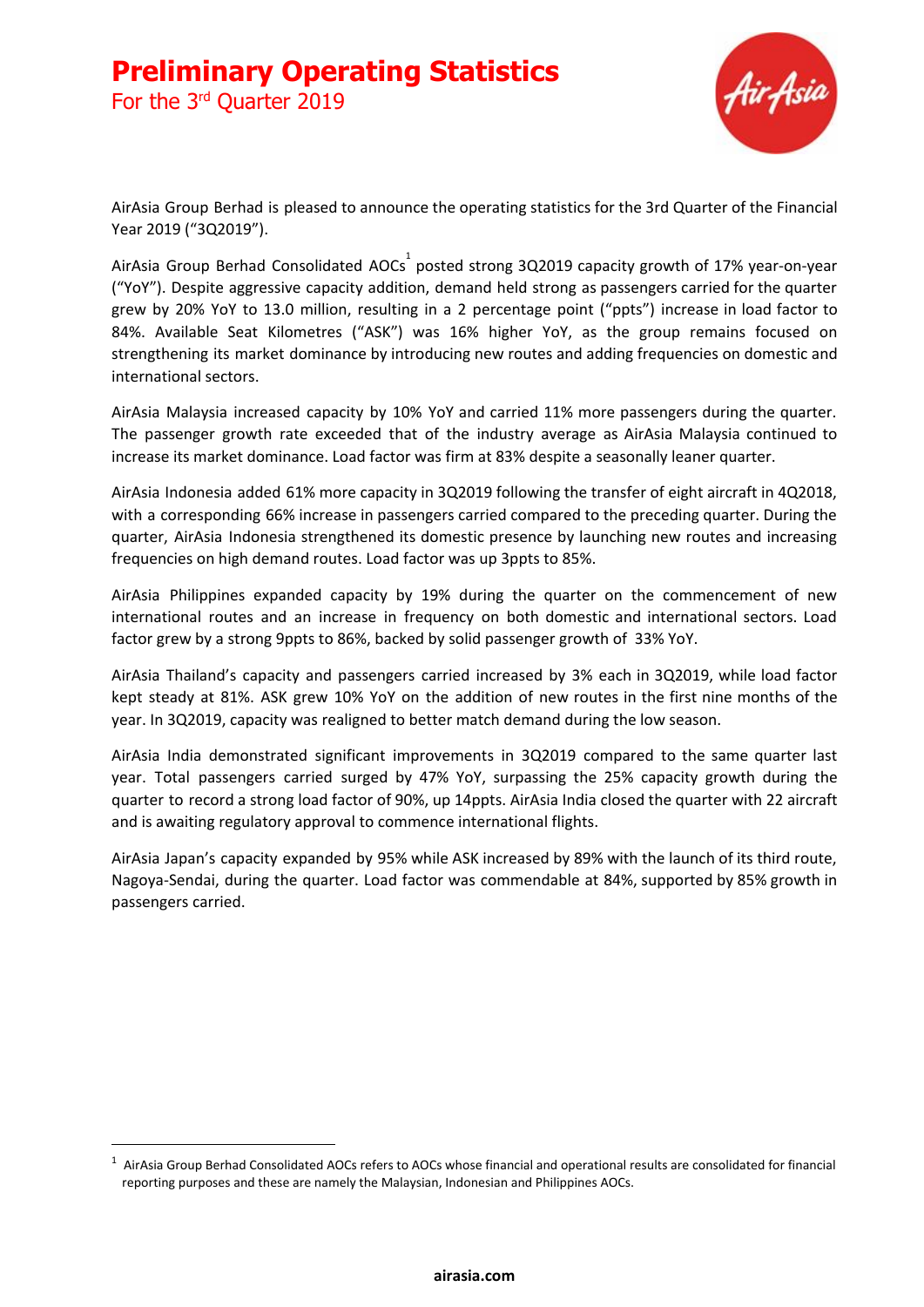For the 3<sup>rd</sup> Quarter 2019



## **AirAsia Group Berhad Consolidated AOCs – Malaysia, Indonesia & Philippines**

| 3rd Quarter 2019 Operating Statistics   |                  |            |        |  |
|-----------------------------------------|------------------|------------|--------|--|
| <b>AirAsia Group Berhad AOCs</b>        | <b>JUL - SEP</b> |            |        |  |
| (MAA, IAA & PAA)                        | 2019             | 2018       | Change |  |
| Passengers Carried <sup>1</sup>         | 13,002,178       | 10,795,900 | 20%    |  |
| Capacity <sup>2</sup>                   | 15,501,606       | 13,229,790 | 17%    |  |
| Load Factor $(%)^3$                     | 84               | 82         | +2ppts |  |
|                                         |                  |            |        |  |
| $ASK$ (mil) <sup>4</sup>                | 19,024           | 16,450     | 16%    |  |
| RPK $(mil)^5$                           | 16,021           | 13,574     | 18%    |  |
|                                         |                  |            |        |  |
| Number of stages <sup>6</sup>           | 85,403           | 73,133     | 17%    |  |
| Average stage length (km)               | 1,224            | 1,237      | $-1%$  |  |
| Size of fleet at month end <sup>7</sup> | 147              | 127        | 20     |  |

*Note: (i) The fleet count excludes:*

*- Two (2) A320 aircraft leased to a third party airline*

### **Malaysia**

### **3rd Quarter 2019 Operating Statistics**

|                                         | <b>JUL - SEP</b> |           |               |  |
|-----------------------------------------|------------------|-----------|---------------|--|
| <b>Malaysia AirAsia</b>                 | 2019             | 2018      | <b>Change</b> |  |
| Passengers Carried <sup>1</sup>         | 8,845,823        | 7,980,797 | 11%           |  |
| Capacity <sup>2</sup>                   | 10,636,026       | 9,669,210 | 10%           |  |
| Load Factor $(%)^3$                     | 83               | 83        | 0ppt          |  |
|                                         |                  |           |               |  |
| ASK $(mil)^4$                           | 12,884           | 12,122    | 6%            |  |
| RPK $(mil)^5$                           | 10,783           | 10,105    | 7%            |  |
|                                         |                  |           |               |  |
| Number of stages <sup>6</sup>           | 58,372           | 53,352    | 9%            |  |
| Average stage length (km)               | 1,208            | 1,251     | $-3%$         |  |
| Size of fleet at month end <sup>7</sup> | 96               | 90        | 6             |  |

*Note: (ii) The fleet count excludes:*

*- Two (2) A320 aircraft leased to a third party airline*

#### **Indonesia**

#### **3rd Quarter 2019 Operating Statistics**

| <b>Indonesia AirAsia</b>                | <b>JUL - SEP</b>      |           |        |  |
|-----------------------------------------|-----------------------|-----------|--------|--|
|                                         | 2019                  | 2018      | Change |  |
| Passengers Carried <sup>1</sup>         | 2,048,968             | 1,236,068 | 66%    |  |
| Capacity <sup>2</sup>                   | 2,411,640             | 1,502,460 | 61%    |  |
| Load Factor $(\%)^3$                    | 85                    | 82        | +3ppts |  |
|                                         |                       |           |        |  |
| ASK $(mil)^4$                           | 3,251                 | 2,060     | 58%    |  |
| RPK $(mil)^5$                           | 2,780                 | 1,705     | 63%    |  |
|                                         |                       |           |        |  |
| Number of stages <sup>6</sup>           | 13,398                | 8,347     | 61%    |  |
| Average stage length (km)               | 1,337                 | 1,334     | 0%     |  |
| Size of fleet at month end <sup>7</sup> | $27$ <sup>(iii)</sup> | 16        | 11     |  |

*Note: (iii) The fleet count includes:*

*- Eight (8) A320 aircraft operated by PT. Indonesia AirAsia Extra (IAAX) transferred to AirAsia Indonesia in 4Q 2018.*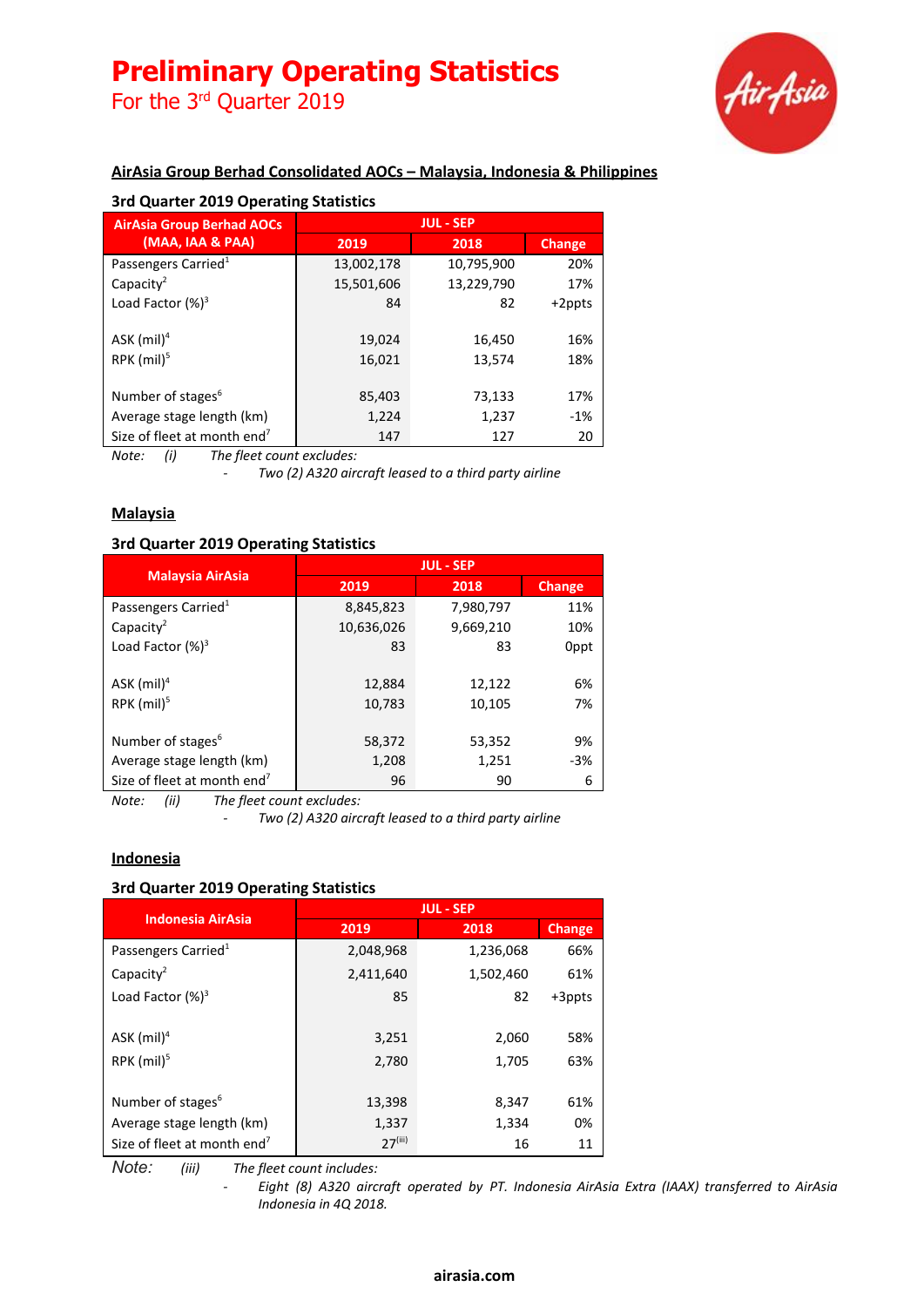For the 3<sup>rd</sup> Quarter 2019



## **Philippines**

## **3rd Quarter 2019 Operating Statistics**

|                                         | <b>JUL - SEP</b> |           |               |  |
|-----------------------------------------|------------------|-----------|---------------|--|
| <b>AirAsia Philippines</b>              | 2019             | 2018      | <b>Change</b> |  |
| Passengers Carried <sup>1</sup>         | 2,107,387        | 1,579,035 | 33%           |  |
| Capacity <sup>2</sup>                   | 2,453,940        | 2,058,120 | 19%           |  |
| Load Factor $(%)^3$                     | 86               | 77        | +9ppts        |  |
|                                         |                  |           |               |  |
| $ASK$ (mil) <sup>4</sup>                | 2,890            | 2,268     | 27%           |  |
| RPK $(mil)^5$                           | 2,459            | 1,764     | 39%           |  |
|                                         |                  |           |               |  |
| Number of stages <sup>6</sup>           | 13,633           | 11,434    | 19%           |  |
| Average stage length (km)               | 1,178            | 1,102     | 7%            |  |
| Size of fleet at month end <sup>7</sup> | 24               | 21        | 3             |  |

## **Thailand**

### **3rd Quarter 2019 Operating Statistics**

| <b>Thai AirAsia</b>                     | <b>JUL - SEP</b> |           |               |  |
|-----------------------------------------|------------------|-----------|---------------|--|
|                                         | 2019             | 2018      | <b>Change</b> |  |
| Passengers Carried <sup>1</sup>         | 5,284,489        | 5,117,230 | 3%            |  |
| Capacity <sup>2</sup>                   | 6,547,152        | 6,336,912 | 3%            |  |
| Load Factor $(\%)^3$                    | 81               | 81        | 0ppt          |  |
|                                         |                  |           |               |  |
| $ASK$ (mil) <sup>4</sup>                | 6,766            | 6,167     | 10%           |  |
| RPK $(mil)^5$                           | 5,444            | 4,979     | 9%            |  |
|                                         |                  |           |               |  |
| Number of stages <sup>6</sup>           | 36,253           | 35,105    | 3%            |  |
| Average stage length (km)               | 1,034            | 972       | 6%            |  |
| Size of fleet at month end <sup>7</sup> | 62               | 60        | 2             |  |

#### **India**

### **3rd Quarter 2019 Operating Statistics**

| AirAsia India                           | <b>JUL - SEP</b> |           |               |  |
|-----------------------------------------|------------------|-----------|---------------|--|
|                                         | 2019             | 2018      | <b>Change</b> |  |
| Passengers Carried <sup>1</sup>         | 2,352,141        | 1,600,684 | 47%           |  |
| Capacity <sup>2</sup>                   | 2,621,520        | 2,100,240 | 25%           |  |
| Load Factor $(\%)^3$                    | 90               | 76        | +14ppts       |  |
|                                         |                  |           |               |  |
| $ASK$ (mil) <sup>4</sup>                | 2,814            | 2,252     | 25%           |  |
| RPK (mil) <sup>5</sup>                  | 2,549            | 1,722     | 48%           |  |
|                                         |                  |           |               |  |
| Number of stages <sup>6</sup>           | 14,564           | 11,668    | 25%           |  |
| Average stage length (km)               | 1,073            | 1,072     | 0%            |  |
| Size of fleet at month end <sup>7</sup> | 22               | 19        | 3             |  |